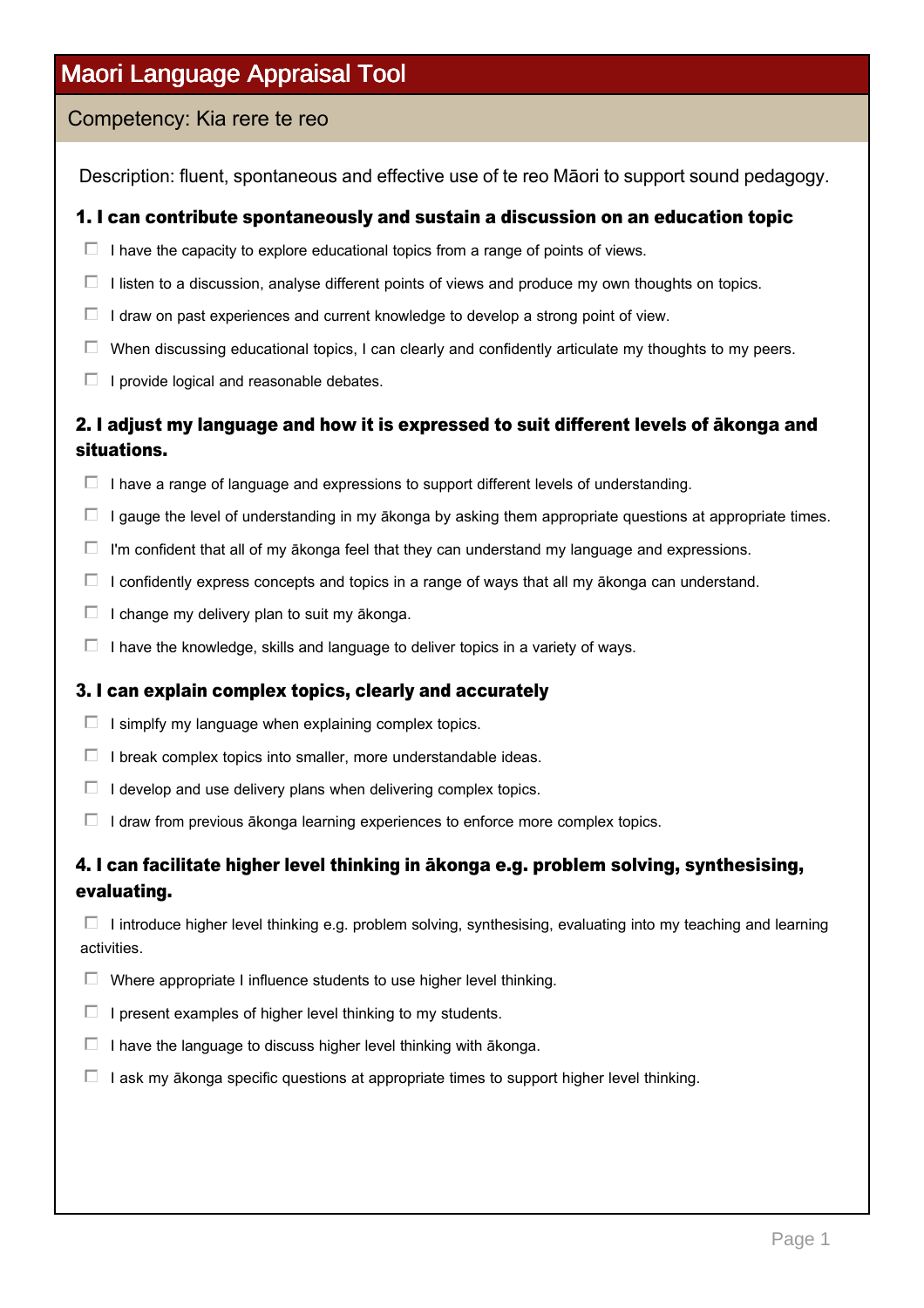## 5. I communicate confidently and effectively for a range of teacher-related purposes, including discussing and reporting student learning and achievement.

- $\Box$  I confidently communicate with ākonga, whānau and teaching staff regularly.
- $\Box$  I empathise with students, whānau and teaching staff.
- $\Box$  I problem solve with the input of others.
- $\Box$  I provide mutually agreed plans of action.
- $\Box$  I persuade ākonga and whānau to buy in to teaching and learning.

 $\Box$  I analyse student information and draw evidence-based conclusions about student learning and communicate findings confidently to ākonga, whānau and other relevant teaching staff.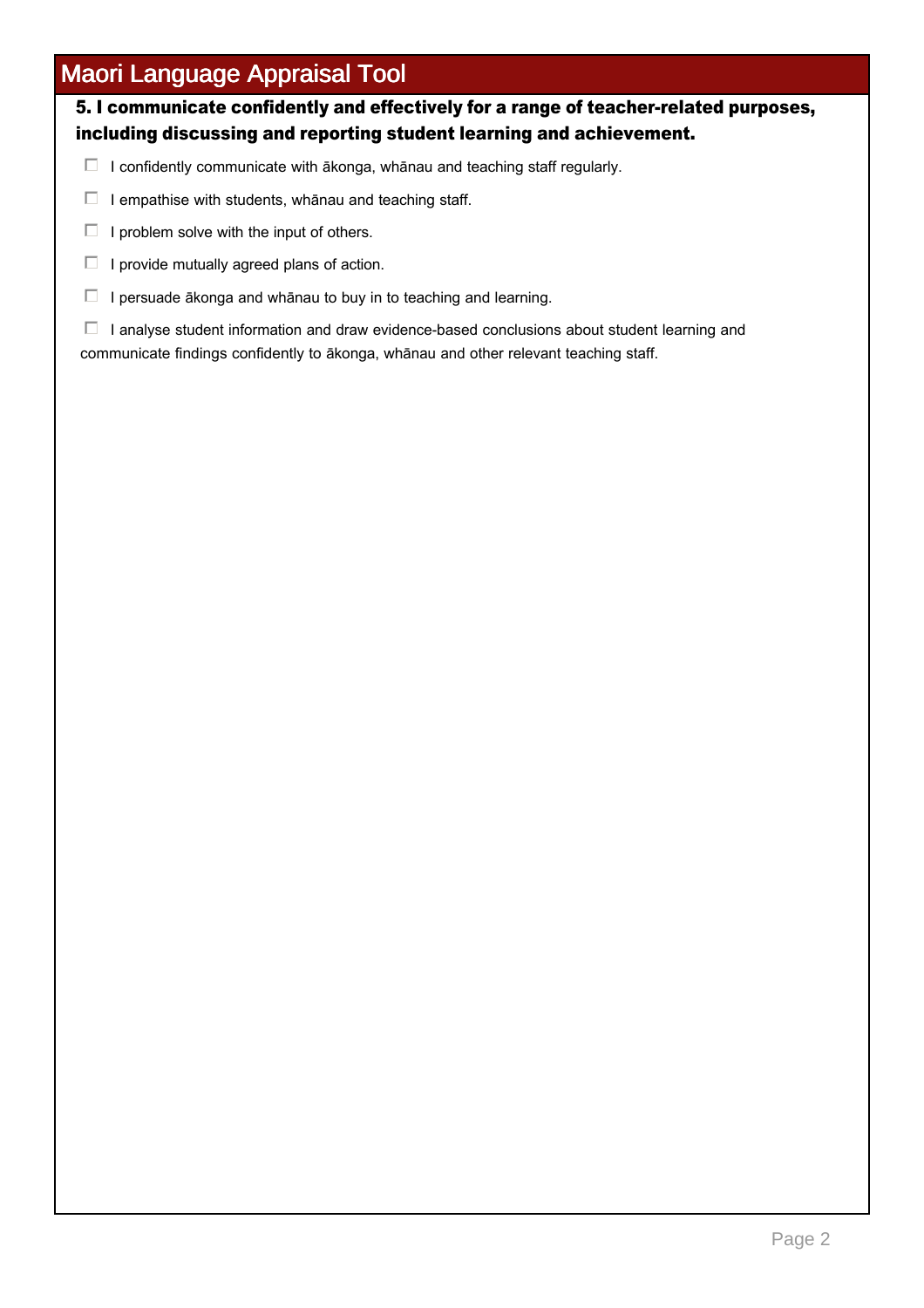## Competency: Kia tika te reo

Description: use sound knowledge of grammatical rules, vocabularly, oral and written forms of te reo Māori to facilitate its accurate use in learning contexts. Teachers know how to use the systems of Māori language exploration and learning through meaningful contexts.

### 6. I use a range of discourse strategies and language structures competently in te reo Māori.

 $\Box$  I use a range of discourse strategies which evidence shows are successful in teaching and learning.

 $\Box$  I use a range of language structures which evidence shows are useful in teaching and learning.

### 7. I use a range of general and specific vocabularly items competently and correctly in Māori.

 $\Box$  My diverse vocabularly allows me to kōrero Māori in a vast range of situations with a vast range of people.

 $\Box$  I can use both general and specific vocabularly to describe a topic or situation more accurately to create appropriate sentiment.

### 8. I speak te reo Māori competently with correct pronunication, stress and intonation.

- $\Box$  I use correct pronuniciation when I kōrero Māori.
- $\Box$  I use relevant stress and intonation when I kōrero Māori.
- $\Box$  I can create and reinforce relevant sentiment using stress and intonation.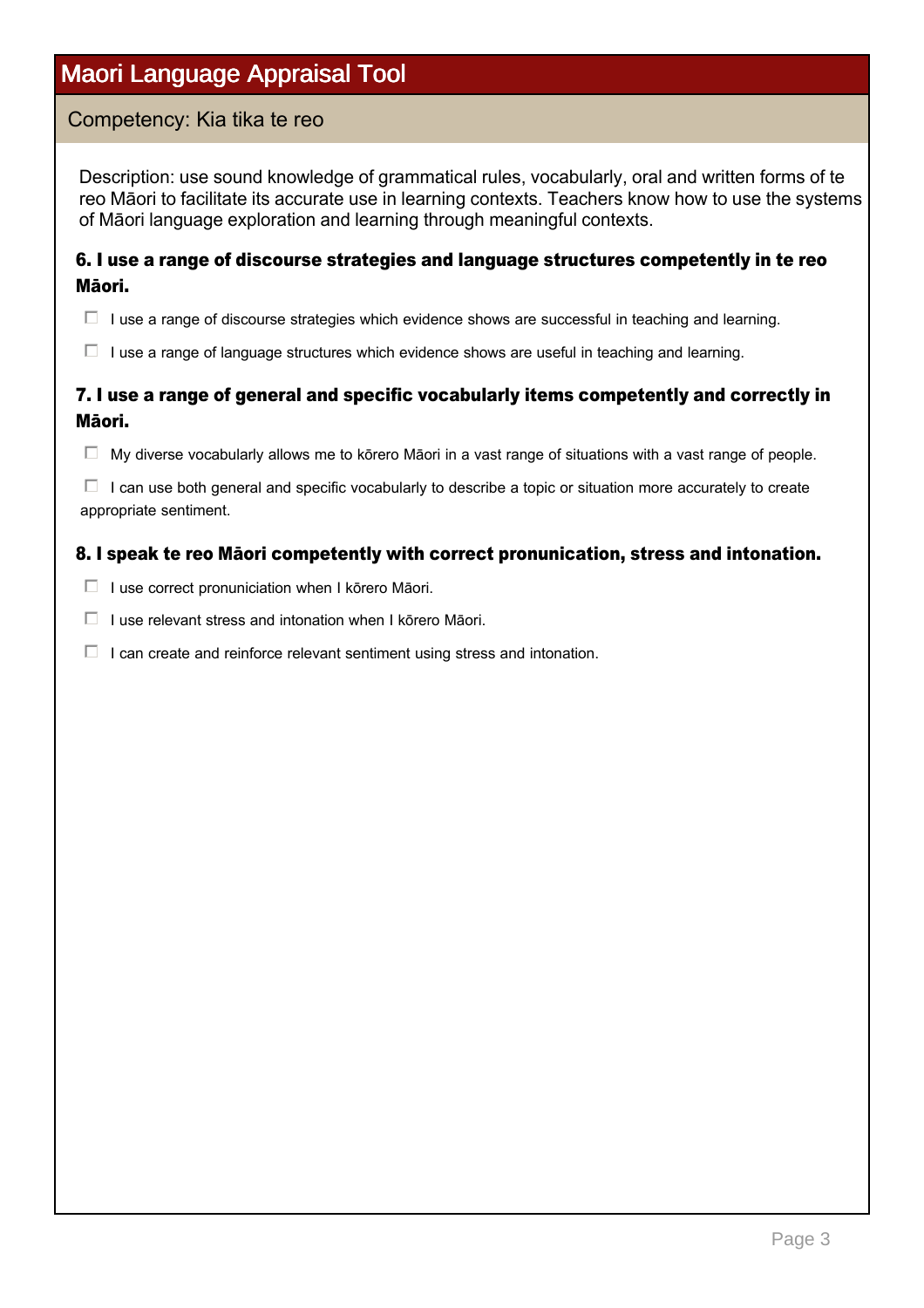## Competency: Kia Māori te reo

Description: appropriate use of te reo Māori to facilitate learning of, and through te ao Māori celebrating its essence, values, culture and identity. Teachers use their Māori language skills and knowledge appropriately to facilitate learning of and through te ao Māori.

#### 9. I have a range of appropriate language to encourage, motivate and praise ākonga.

- $\Box$  I can acknowledge student success in a way that is meaningful to my students.
- $\Box$  It is evident that my students take praise on board and are encouraged to further succeed.
- $\Box$  My command of te reo Māori allows me to praise my ākonga to my desired level

### 10. I use a range of figurative, colloquial and metaphoric features of Māori language competently and appropriately in teaching and learning contexts.

- $\Box$  I have a vast knowledge of colloquial phrases that ākonga understand.
- $\Box$  My use of metaphoric and figurative phrases support ākonga understanding of ideas and topics.

 $\Box$  I support learning in my classroom with a range of relevant figurative, colloquial and metaphoric features of Māori language.

### 11. I can describe and explain Māori specific experiences relevant to a range of learning contexts.

 $\Box$  I know, use and describe Māori experiences to a depth and relevance required from different learning contexts.

 $\Box$  I choose relevant vocabularly and tone to reach the learning goals of my ākonga.